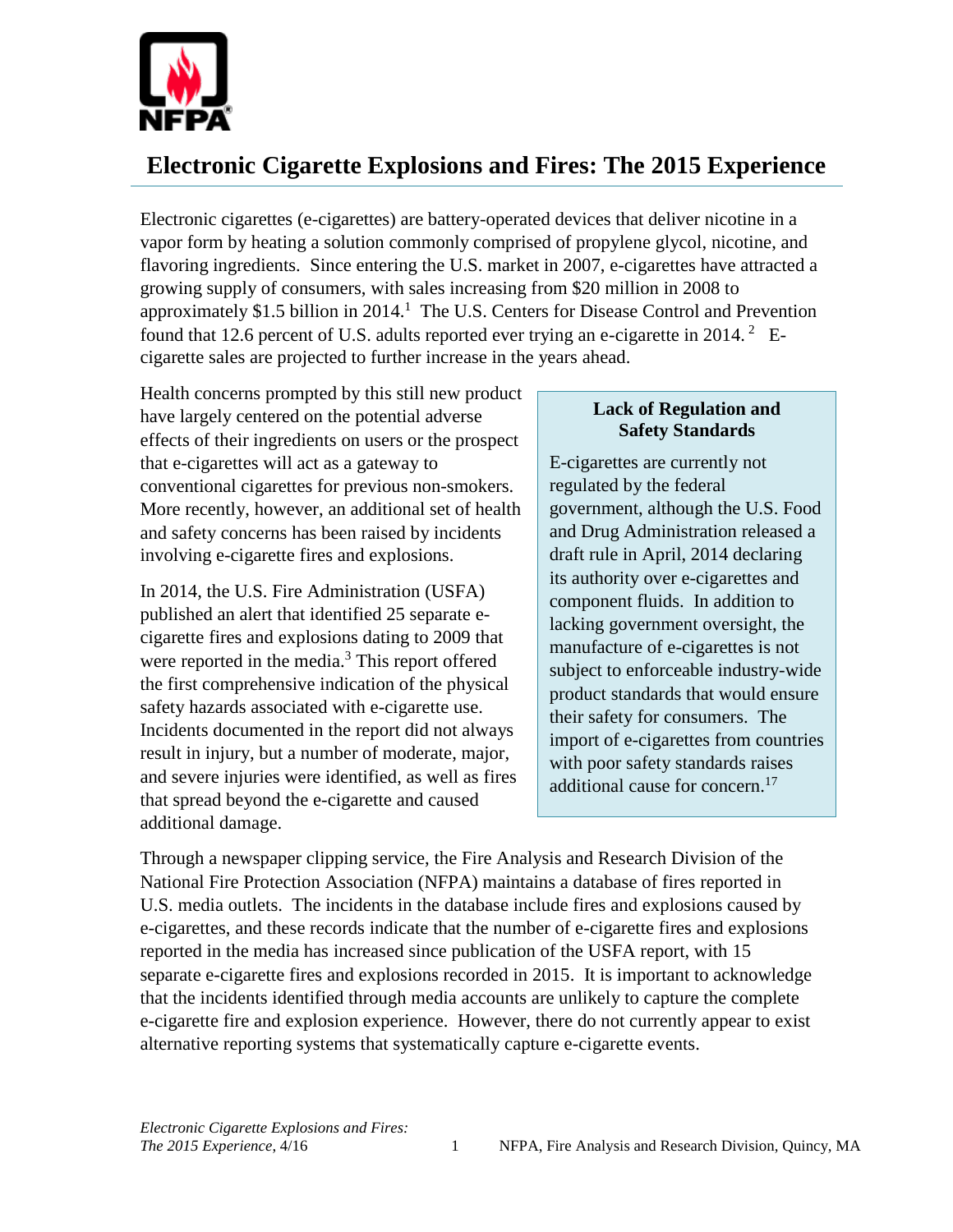## **Overview of E-cigarette Incidents**

Of the 15 e-cigarette incidents reported to media in 2015, 13 were described as explosions and two as ignitions. Five incidents resulted in fires, three of which occurred while users were in the act of smoking and two while batteries were being charged. Twelve incidents resulted in injuries requiring medical treatment.

The table below provides summary information on the 2015 e-cigarette incidents resulting in injury. As the table indicates, all victims were male, and six of the eight victims for whom age information was available were aged 20 to 29, with one of the remaining victims in his teens and the other 35 years of age. Eight of the injuries occurred in events that were described as e-cigarette explosions in or near the face, and two other events were other explosions or ignitions.

| <b>E-cigarette Incidents Resulting in Injury, 2015</b> |                                    |                                              |                        |               |  |  |  |
|--------------------------------------------------------|------------------------------------|----------------------------------------------|------------------------|---------------|--|--|--|
| <b>Publication Date</b>                                | <b>Event Description</b>           | <b>Injuries</b>                              | <b>Victim</b>          | <b>Damage</b> |  |  |  |
|                                                        |                                    |                                              |                        | Shattered a   |  |  |  |
|                                                        | E-cigarette exploded               | Burns and cuts on face,                      | Male                   | glass display |  |  |  |
| February 9, 2015 <sup>4</sup>                          | in or near face.                   | critical condition.                          | No age given.          | in store.     |  |  |  |
|                                                        | E-cigarette                        |                                              |                        |               |  |  |  |
| February 10, 2015 <sup>5</sup>                         | exploded.                          | Hand badly burned.                           | Male, 17 yrs.          | Unknown       |  |  |  |
|                                                        | E-cigarette exploded               |                                              |                        | Set fire to   |  |  |  |
|                                                        | while smoking in                   | Minor burns to face and                      | Male                   | clothing on   |  |  |  |
| March 9, 2015 <sup>6</sup>                             | bed.                               | hands, cut to hand.                          | No age given.          | bed.          |  |  |  |
|                                                        |                                    | Severe. First degree burns                   |                        |               |  |  |  |
|                                                        |                                    | to face and chest, finger                    |                        |               |  |  |  |
|                                                        | E-cigarette exploded               | burns, damage to teeth and                   |                        |               |  |  |  |
| September 8, 2015 <sup>7</sup>                         | in face.                           | mouth, neck fracture.                        | Male, 23 yrs.          | Unknown       |  |  |  |
|                                                        | E-cigarette exploded               | Severe burns and lung                        |                        |               |  |  |  |
| October 26, 2015 <sup>8</sup>                          | in face.                           | damage, critical condition.                  | Male, 21 yrs.          | Unknown       |  |  |  |
|                                                        |                                    | Burns to mouth, throat,                      |                        |               |  |  |  |
| November $10, 2015^9$                                  | E-cigarette exploded<br>in face.   | and hands, severed lips.                     | Male,                  |               |  |  |  |
|                                                        |                                    | Required stitches.<br>Second-degree burns to | No age given.<br>Male, | Unknown       |  |  |  |
| November 19, 2015 <sup>10</sup>                        | E-cigarette exploded<br>in pocket. | leg, requiring skin grafts.                  | No age given.          | Unknown       |  |  |  |
|                                                        |                                    | Severe. Burns in mouth                       |                        |               |  |  |  |
|                                                        |                                    | and hand. Surgery on                         |                        |               |  |  |  |
|                                                        | E-cigarette exploded               | tongue and amputation of                     |                        |               |  |  |  |
| November 19, 2015 <sup>10</sup>                        | near face.                         | finger.                                      | Male, 23 yrs.          | Unknown       |  |  |  |
|                                                        |                                    | Second-degree burns on                       |                        |               |  |  |  |
|                                                        | E-cigarette exploded               | neck, ear and face, facial                   |                        |               |  |  |  |
| November 19, 2015 <sup>10</sup>                        | near face.                         | fractures and concussion.                    | Male, 35 yrs.          | Unknown.      |  |  |  |
|                                                        |                                    | Severe, Shattered                            |                        |               |  |  |  |
|                                                        |                                    | vertebrae, multiple                          |                        |               |  |  |  |
|                                                        | E-cigarette exploded               | fractures, broken neck,                      |                        |               |  |  |  |
| November 22, $2015^{11}$                               | in face.                           | knocked out teeth.                           | Male, 29 yrs.          | Unknown       |  |  |  |
|                                                        | E-cigarette battery                | Second- and third-degree                     |                        |               |  |  |  |
| December 8, 2015 <sup>12</sup>                         | ignited in pocket.                 | burns on leg.                                | Male, 25 yrs.          | Unknown       |  |  |  |
|                                                        | E-cigarette exploded               | Cut to forehead. Eight                       |                        |               |  |  |  |
| December 8, 2015 <sup>13</sup>                         | in face.                           | stitches to close.                           | Male, 22 yrs.          | Unknown       |  |  |  |

*Electronic Cigarette Explosions and Fires:*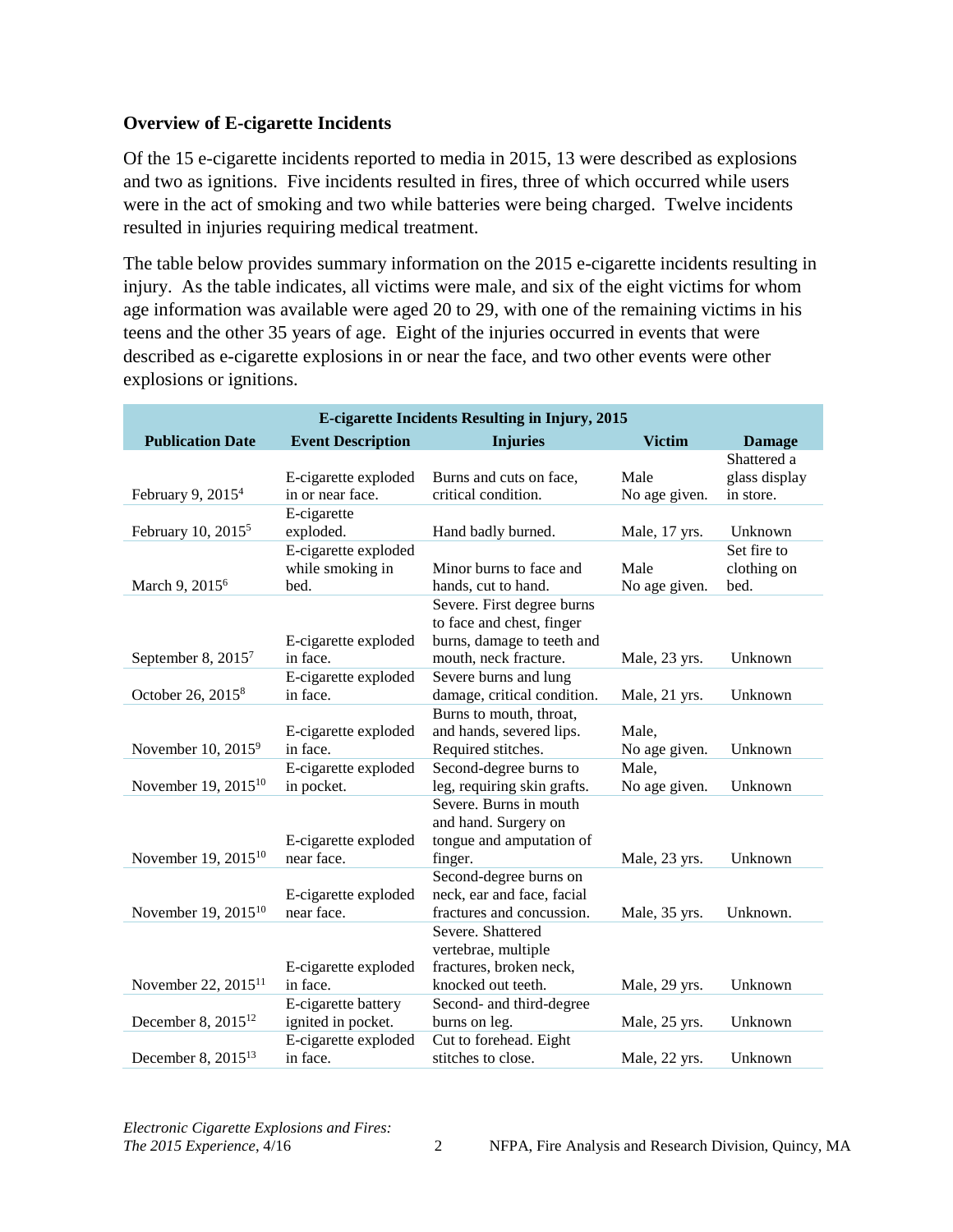Many of the injuries were quite serious, including neck fractures, severe burns, broken or damaged teeth, and injuries requiring stitches and even amputation. Only one injury was described as minor, and most of the incidents inflicted more than one injury to the victim.

In addition to the e-cigarette explosions resulting in injury, three of the 15 incidents resulted in the ignition of some other object, but did not produce a reported injury, as indicated below.

| <b>E-cigarette Incidents Resulting in Fire Without Injury, 2015</b><br><b>Fire</b><br><b>Department</b> |                   |                   |                                                                                                   |                            |                 |
|---------------------------------------------------------------------------------------------------------|-------------------|-------------------|---------------------------------------------------------------------------------------------------|----------------------------|-----------------|
| <b>Publication Date</b>                                                                                 | <b>Location</b>   | <b>Injuries</b>   | Event                                                                                             | <b>Damage</b>              | <b>Response</b> |
| February 18, 2015 <sup>14</sup>                                                                         | Yuba City,<br>CA. | None<br>reported. | E-cigarette exploded,<br>apparently while charging.<br>Set fire to carpet.                        | Set<br>carpets on<br>fire. | Not reported.   |
| November 25, $2015^{15}$                                                                                | Hollywood,<br>FL  | None<br>reported. | E-cigarette caught fire<br>while charging.                                                        | Set fire to<br>bed.        | Yes             |
| December 25, $2015^{16}$                                                                                | Ogden, UT         | None<br>reported. | House fire. E-cigarette<br>exploded while resident<br>was smoking, igniting<br>materials in room. | House<br>fire.             | Yes             |

Two of these incidents occurred while the e-cigarette was charging and one while the user was smoking in bed. There was a fire department response in two of the incidents, while there was no indication that the fire department was summoned in the third incident.

## **Conclusion**

E-cigarette fires and explosions are rare events. It is not clear how completely the e-cigarette incidents reported in the media convey the true e-cigarette fire and explosion experience during 2015, since some unknown number of incidents are likely not to have received media coverage. Still, the severity of many of the injuries and the comparatively young ages of many of the injury victims that are captured in media accounts provide additional evidence for arguments calling for greater regulatory oversight of this still new technology, particularly in light of the projected increase in sales of the product into the future. With a rise in e-cigarette use, it can be reasonably anticipated that the incidence of fires and explosions will also increase.

[https://www.usfa.fema.gov/downloads/pdf/publications/electronic\\_cigarettes.pdf.](https://www.usfa.fema.gov/downloads/pdf/publications/electronic_cigarettes.pdf)

Accessed March 8, 2016.

<sup>1</sup> Trefis Team, June 2015. *Who Stands to Gain From the E-Cigarette Phenomenon?* Available at: [http://www.forbes.com/sites/greatspeculations/2015/06/23/who-stands-to-gain-from-the-e-cigarette](http://www.forbes.com/sites/greatspeculations/2015/06/23/who-stands-to-gain-from-the-e-cigarette-phenomenon/#7f5f99ff4876)[phenomenon/#7f5f99ff4876.](http://www.forbes.com/sites/greatspeculations/2015/06/23/who-stands-to-gain-from-the-e-cigarette-phenomenon/#7f5f99ff4876) Accessed March 1, 2016. l

<sup>2</sup> Schoenborn CA, Gindi RM., October 2015. *Electronic Cigarette Use among Adults: United States, 2014*. U.S. Department of Health and Human Services, Centers for Disease Control and Prevention, National Center for Health Statistics.

<sup>3</sup> U.S. Fire Administration, FEMA, U.S. Department of Homeland Security, October 2014. *Electronic Cigarette Fires and Explosions*. Available at:

<sup>4</sup> <http://fox8.com/2015/02/10/e-cigarette-explodes-in-california-mans-face/> Accessed March 23, 2016.